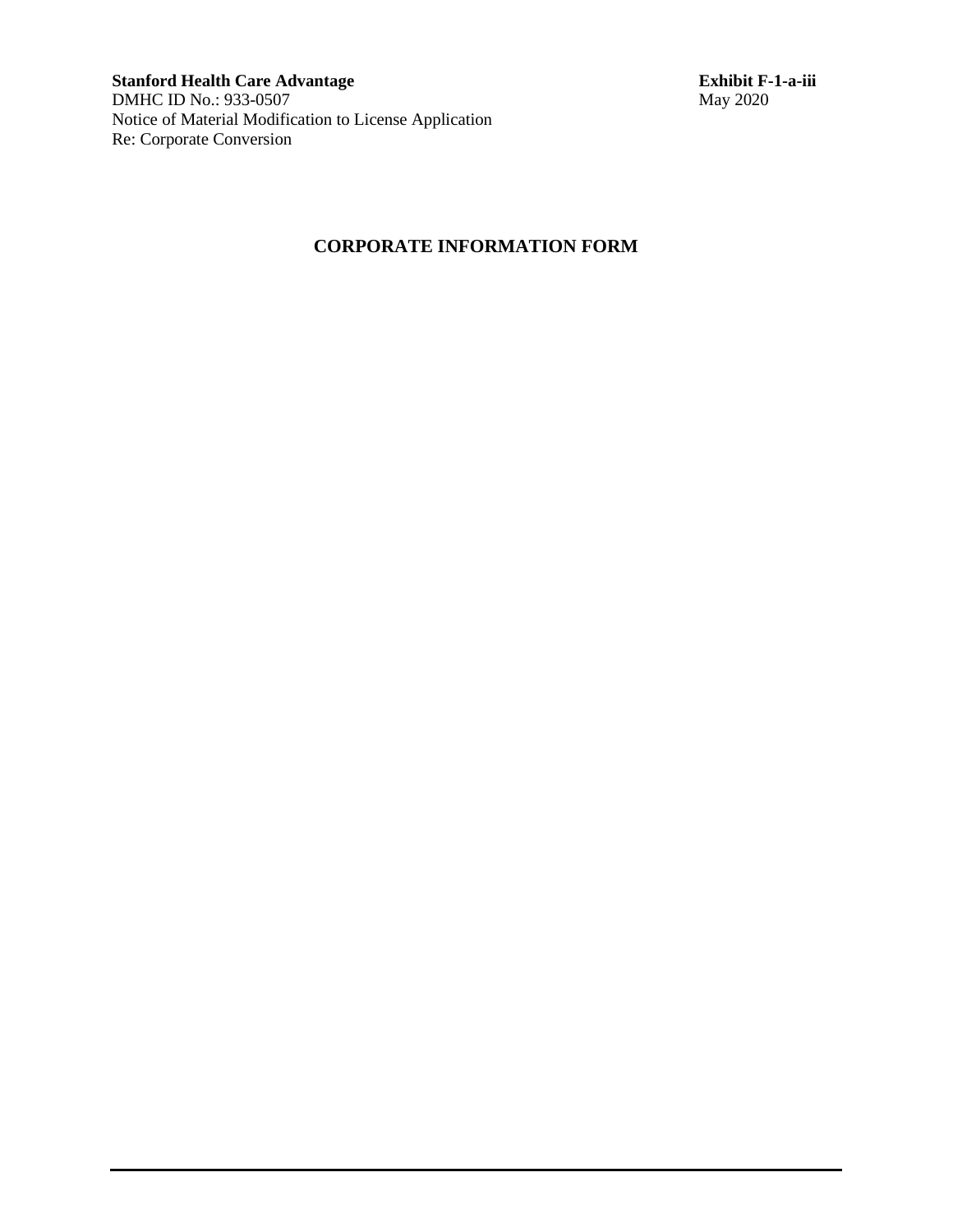*Corporation Information Form* State of California Health and Human Services Agency Department of Managed Health Care CORPORATION INFORMATION FORM DMHC 10-104 Rev: 01/12



## **EXHIBIT F-1-a-iii CORPORATION INFORMATION FORM**

(To be used in response to Item F-1-a of Form HP 1300.51)

| 1. Name of Applicant (as in Item 1-a)                               | Stanford Health Care Advantage |     |                |  |
|---------------------------------------------------------------------|--------------------------------|-----|----------------|--|
| 2. State of Incorporation                                           | CА                             |     |                |  |
| 3. Date of Incorporation                                            | 08/23/2013                     |     |                |  |
| 4. Is applicant a nonprofit corporation?                            |                                | Yes | $\boxtimes$ No |  |
| 5. Is applicant exempted from taxation as a nonprofit corporation?  |                                | Yes | No<br>ΙXΙ      |  |
| C. Newsan of principle officers directors and special developed int |                                |     |                |  |

- 6. Names of principle officers, directors and shareholders: List
- (a) Each person who is a director or principal officer or who performs similar functions or duties and
- (b) Each person who holds of record or beneficially over 5% of the voting securities of applicant or over 5% of applicant's equity securities.

If this is an amended exhibit, place an asterisk (\*) before the names for whom a change in title, status or stock ownership is being reported and a double asterisk (\*\*) before the names of persons which are added to those furnished in the most recent previous filing.

| <b>Full Name</b>      | <b>Relationship</b>                                 |                                   | <b>Class of Equity   Percent  </b><br><b>Security</b> | of Class |
|-----------------------|-----------------------------------------------------|-----------------------------------|-------------------------------------------------------|----------|
|                       | <b>Beginning Date Title or Status</b><br>MM/DD/YYYY |                                   |                                                       |          |
| Stanford Health Care* | Pending                                             | Corporate<br>Shareholder          | Shareholder                                           | 100%     |
| David Entwistle       | 01/01/2017                                          | Chair of the Board                |                                                       | %        |
| Inda Chow             | 07/02/2018                                          | Director of<br>Operations         |                                                       | %        |
| Ria Paul, MD          | 12/03/2019                                          | <b>Chief Medical</b><br>Officer   |                                                       | %        |
| Lynne Silva           | 04/22/2019                                          | Director of<br>Finance            |                                                       | $\%$     |
| Haidee Lee            | 07/02/2018                                          | Compliance<br>Officer             |                                                       | %        |
| Thomas R. Williams    | 09/15/2015                                          | General Manager;                  |                                                       | $\%$     |
|                       | 01/07/2016                                          | <b>Chief Executive</b><br>Officer |                                                       |          |
| <b>Tip Kim</b>        | 01/07/2016                                          | Member of the<br>Board; Secretary |                                                       | %        |
| Linda Hoff            | 08/16/2017                                          | Member of the<br>Board; Treasurer |                                                       | %        |

7. If this is an amended exhibit, list below the names reported in the most recent filing of this exhibit which are deleted by this amendment.

N/A